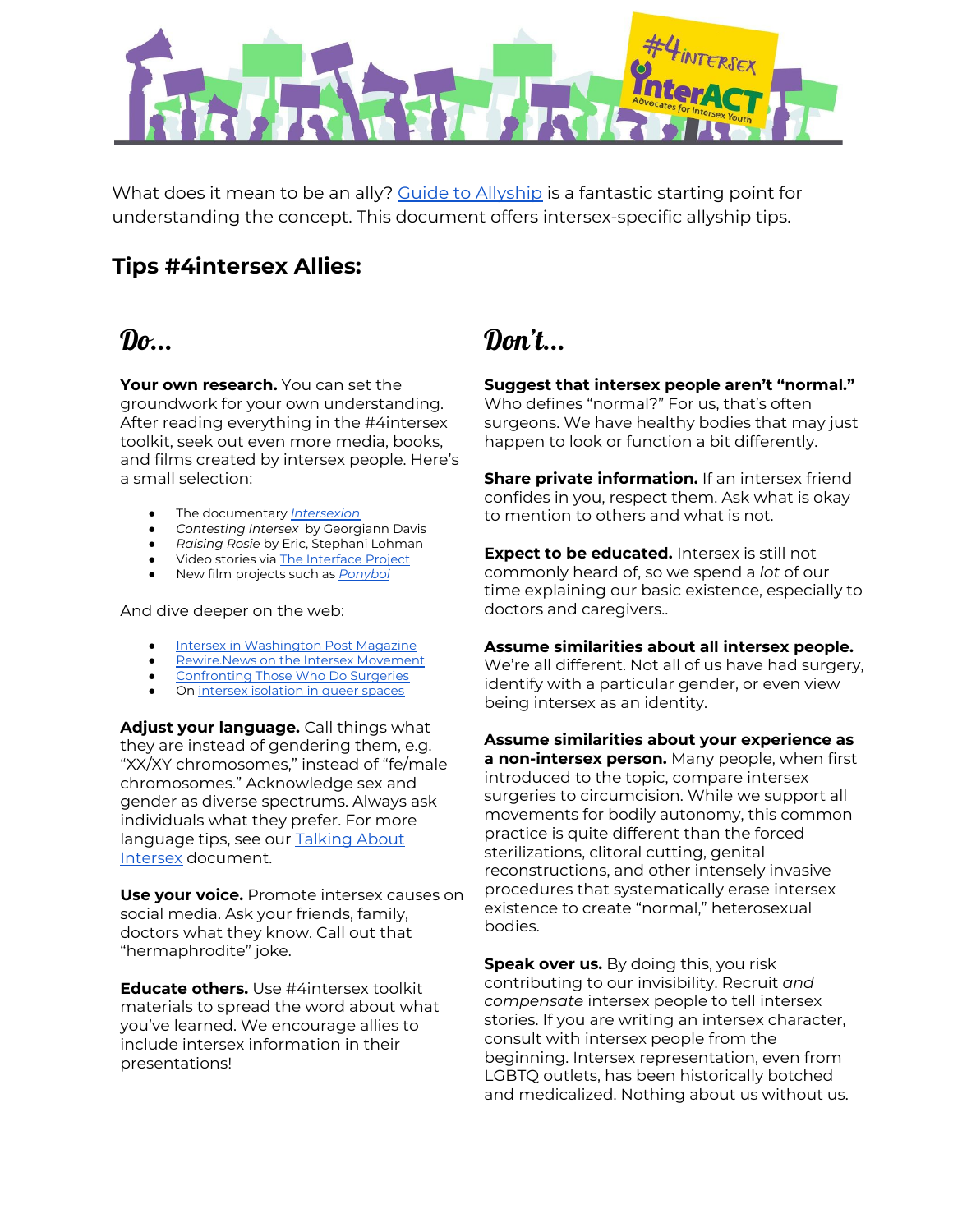### **Tips #4intersex Allies in the Medical Profession:**

## $\mathbf{D}$ o...

#### **Identify and reframe defensiveness.** The

intersex community is not anti-medicine. We are traumatized by medicine. Trauma causes intense feelings. Try your best to identify and halt feelings of defensiveness. If you're feeling defensive, try to slow down and listen to those who have been harmed. It's about a system, not you personally. Channel discomfort into [changing](https://interactadvocates.org/wp-content/uploads/2018/09/interACT-Lambda-Legal-intersex-hospital-policies.pdf) the system. True allies listen and push on when it gets harder.

**Research support resources.** Only half of intersex people reported that their doctors connected them to resources such as support groups.<sup>[1]</sup> Many of us are told we're the only ones. You can help stop the lie of loneliness.

**Ask what matters to us.** For years, medicine assumed outcomes such as peeing standing up, looking "normal" for an assigned sex, or having penetrative intercourse mattered most. Reframe outcomes based on what patients say matters most to them. They'll need to be old enough to speak in order to tell you.

**Recognize medical trauma.** Young children may not know the difference between medical attention on their genitals and sexual assault. Many of us have been abused by providers, and thus avoid all care as adults. Know this. Take careful steps to center consent at all times.

**Bother your colleagues.** Become *that person* at cocktail parties. Nothing will change until intersex knowledge becomes common knowledge.

**Remember your authority.** You are the first touchpoint for someone who is learning potentially traumatic and life-altering information. Your sensitivity will make or break psychological outcomes.

**Be open to challenging what you knew.** For example, some female-identified intersex people feel significantly more comfortable on testosterone. Not all of us want the same things.

**Use your power within the system to help make positive change.** Share this with your colleagues. Join us in the fight to make sure every intersex person gets the bodily autonomy they deserve, just like everyone else.

# Don't...

**Center your own discomfort.** How would *any* person feel if their most intimate parts were stared at, or implied to be shameful and different?

#### **Suggest that intersex people aren't "normal."**

Normal is a function of how you are treated in the world. Model an authority figure treating us with respect, and we'll grow up with self confidence. Rebrand intersex traits as natural variations, instead of problems to be fixed.

**Use outdated terminology.** Only 3% of adult intersex people self-identify with the term "Disorder of Sex Development," but 21% feel they have to use it, 'disordering' themselves to access care[.\[2\]](https://www.hhrjournal.org/2018/08/intersex-variations-human-rights-and-the-international-classification-of-diseases/) Avoid gendered language like "(fe)male chromosomes," and always avoid the stigmatizing term "hermaphrodite," even though it still appears in medical literature. Read all language tips [here.](http://4intersex.org/wp-content/uploads/2018/07/Talking-About-Intersex-on-Social-Media-Hashtag-and-Language-Guide.pdf)

**Assume anything about our sexuality.** Remember that treatment models were often developed decades ago, inspired by strict ideas about gender roles. We may be LGBTQ and/or asexual. Don't assume we all want penetrative sex. Ask what is important to us once we are old enough.

**Think chromosomes mean anything about gender identity.** Plenty of XY folks ID as female, plenty of XX ID as male. It's also possible to be XXY, XXXY, XO, etc. Chromosomes are not a reliable indicator of how a child will self identify. Research the history of medicine looking for a "marker" of true sex. Much like the quest for a "gay gene," this ideology harms marginalized patients.

**Wait for patients to educate.** How would you feel if you went to see a doctor for help and they told you they'd never heard of your reason for visiting?

**Use us as a teachable moment.** Be aware that intersex patients often carry trauma related to exams and student observation without our consent. Be extremely careful when asking us if others can observe. Respect our right to say no.

**Prioritize expertise over consent.** Treatment teams reflect careful thought, but ultimately cannot be patient-centered if informed consent is missing. If a procedure is to change appearance and/or future sexual function, it is cosmetic, and for an individual to choose.